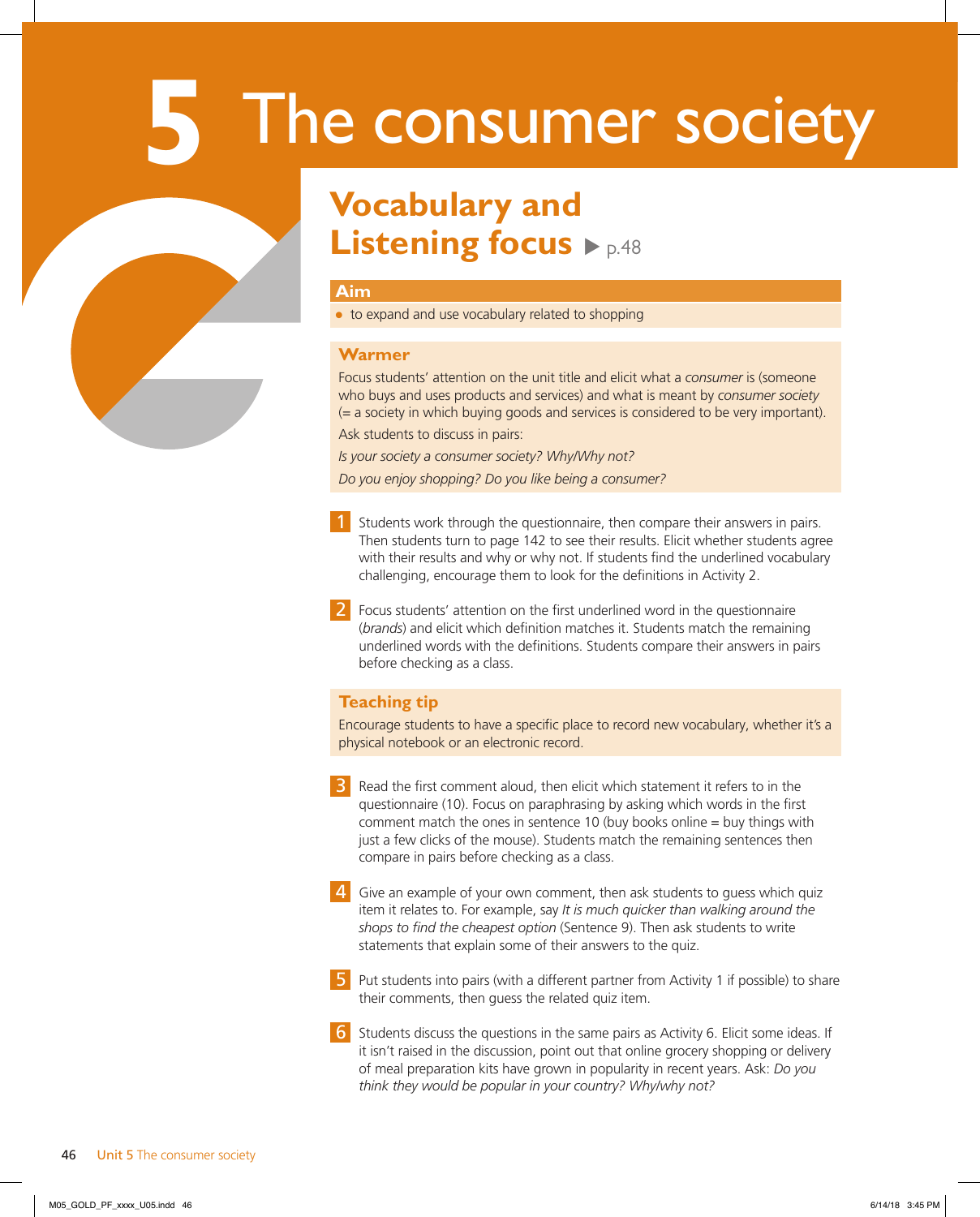#### **Answers**

- 1 Students' own answers
- 2 1 hypermarket 2 street market 3 brand 4 chain store 5 browse 6 logo 7 shopping centre 8 on credit
- 3 A 10 B 4 C 9 D 6/1
- 4–6 Students' own answers

**ADDITIONAL PRACTICE** | **Maximiser** p.30, Vocabulary 1–2 | **MEL** Unit 5, Vocabulary 1–2 | **ActiveTeach** Game: Pelmanism

### **Multiple matching**

### **Aim**

- to recognise paraphrases in an exam-style listening activity (Listening, Part 1)
- 7 Ask students to look at photos A–D and to briefly talk about the different kinds of shopping experience that each photo shows. Play the recording while students match each topic with a dialogue. Check as a class.
- 8 Give students time to read the task and the Exam tip. Direct students to the examples of paraphrases for *wasted time.* Elicit the key word in the next answer *first time* and elicit any possible paraphrases, e.g. (*never before*). Do the same with the remaining options.
	- Play the recording again before checking answers as a class.
- 10 Students discuss the questions with a partner. Then elicit some responses as a class.

#### Answers

- 7 1 C 2 A 3 B 4 D
- 8 Suggested answers

A I wasted time choosing what to buy. (spent a lot of time/ hours, was there for … ; deciding, looking for/at)

B I did something for the first time. (never before)

 C I went with a relative. (mother/mum, father/dad, brother, etc.)

 D I didn't find what I expected. (they didn't have what I wanted/hoped/was looking for, disappointed)

 E I found a problem with a product. (didn't work/wasn't working, crashed, hole, scratch, etc.)

- 9 1: Speaker D 2: Speaker B 3: Speaker E 4: Speaker A
- 10 Students' own answers

**ADDITIONAL PRACTICE** | **Maximiser** p.31, Listening 1–2 | **MEL** Unit 5, Listening 1–2 | **MEL** Extra practice, Listening 4 Understanding speaker purpose: Why is the speaker calling? | Photocopiable 5A *Guess the word*

## **Grammar focus**  $\rho_{p.50}$

### **Future forms**

### **Aim**

● to review future forms and use them appropriately to talk about the future

### **Warmer:** Future forms

Share a future arrangement and a plan on the unit topic of shopping/consumer society, which demonstrate two different future forms. Write it on the board. For example, *I'm meeting a friend at the market this weekend. We'll probably get some coffee and browse the stalls. I'm going to look for a birthday present for my sister.* 

Elicit any future forms that students heard, (see the above, underlined, phrases). Elicit or explain why each has been used (*I'm meeting* = the present continuous, an arrangement that has been made for the future; *I'm going to look for = be + going to* + infinitive without to, a future intention).

Ask students to work in pairs to talk about some plans or arrangements they have for the week ahead.

Refer students to the Grammar Reference on page 151 to see which of their forms were mentioned and see if there are any that were not mentioned. Students read through the notes and examples then complete Exercise 1 on page 152.

### Grammar Reference Answers Exercise 1

- 1 he'll win 2 leaves 3 I'll phone 4 are you playing
- 5 we're going to miss, I'll check 6 I'm going to paint
- 7 I'll speak 8 We're meeting up
- Ask students to read the messages, then elicit what Lyn's plans are.
- Point out that there are seven underlined phrases in the instant messages that all refer to the future. Ask students to match the underlined forms with the uses A–G. Students compare their answers in pairs before checking as a class. Read the Language tip box aloud. Elicit some further examples using *will* for predictions after I *think, I know, I'm sure,* e.g. *I'm think it'll rain again tomorrow*. Check students are confident with pronunciation of the contracted *will* and drill if necessary.
- Read the first dialogue with the class as an example. Then elicit which future form would fit best in the first gap (present continuous = *'m meeting*) and why (it's an arrangement to do something in the future).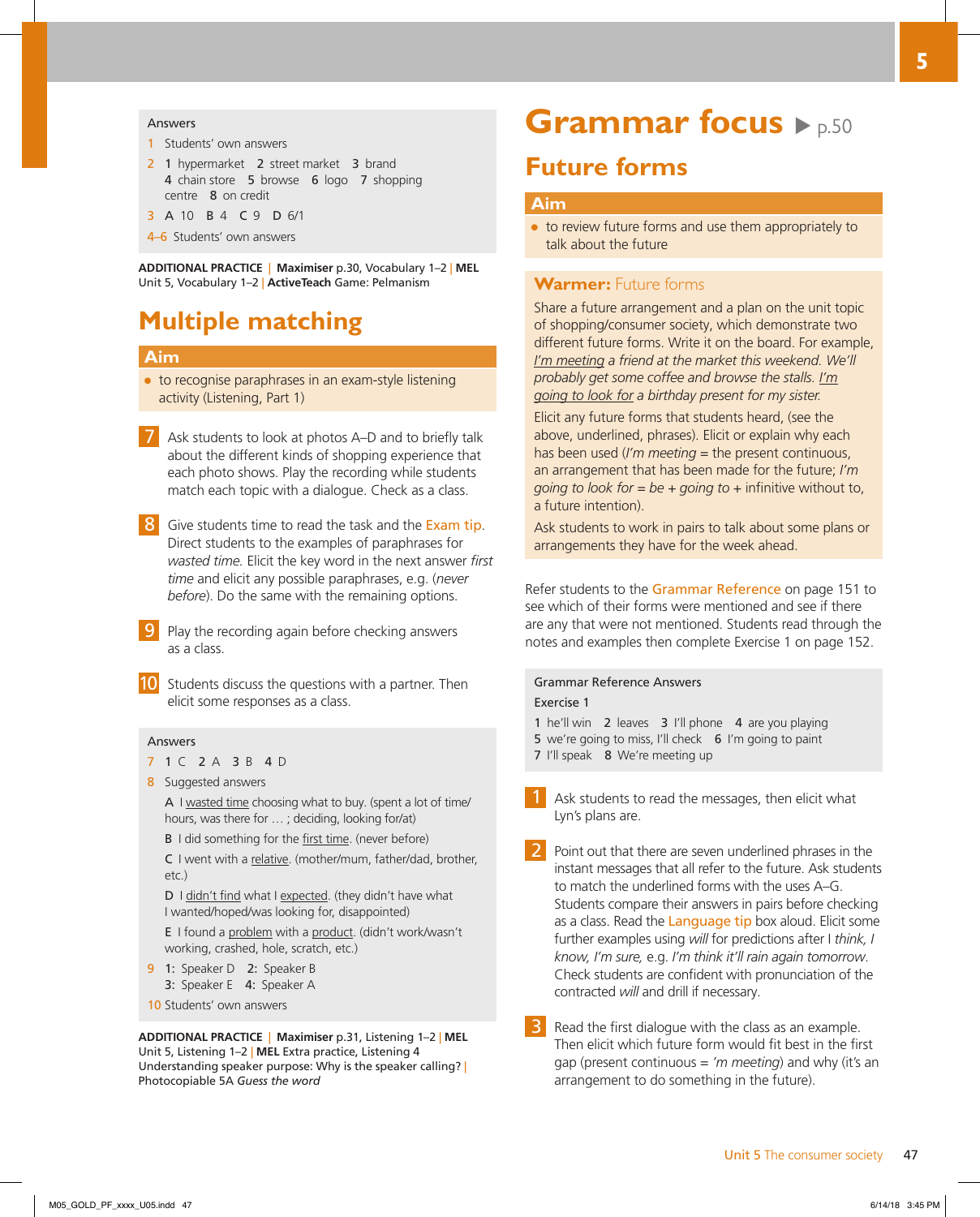Students complete the remaining dialogues, referring to the uses in Activity 2 as necessary. Students compare their answers in pairs before checking as a class.

### **Additional activity:** Prepare a dialogue

Ask students to work in pairs to prepare a dialogue of the same type as the ones in Activity 3 using at least two different future forms. Encourage them to think of a real conversation they have had or might typically have. Students take turns to share their dialogues with the class.

4 Encourage students to talk about their plans using the prompts as a starting point. Listen carefully, noting down any errors for later correction.

#### **Answers**

- 1 They're going to pick up a new car and then have lunch together.
- 2 1 B 2 D 3 A 4 F 5 G 6 C 7 E
- 3 1 'm meeting, 'll come
	- 2 Are you going to buy, might get, 'll see
	- 3 'll be, close, 'll definitely be
	- 4 'm playing, will be
	- 5 're going to be, 'll explain
- 4 Students' own answers

**ADDITIONAL PRACTICE** | **Maximiser** p.31, Grammar 1–3 | **MEL** Unit 5, Grammar 1–3 | **MEL** Extra practice, Use of English 5 Future tenses: Choose the right tense | Photocopiable 5B *Future connections* | **ActiveTeach** Extra activity: Grammar Focus 1; Game: Noughts and Crosses

# **Speaking focus**  $\blacktriangleright$  p.51

### **Making and responding to suggestions**

### **Aim**

● to use a greater range of language to make and respond to suggestions

### **Warmer:** Discussion

Ask students to discuss the following question in pairs, then elicit some ideas.

*Do you have any local bookshops in your area? What challenges are facing bookshops these days?*

1 Students discuss their ideas in pairs. Go through each idea in the box, eliciting whether students thought it was a good idea or not, and why.

If necessary, clarify *second-hand (*if you get something second-hand, it is not new and has already been used by other people before) and *loyalty card* (a card given by a shop, supermarket, etc. to its regular customers, allowing them to have advantages such as lower prices, money back on goods, etc.). Then ask students to share any other ideas they had.

- Play the recording while students tick the ideas that they hear. Check the answers as a class.
- Play the recording again, pausing where necessary for students to complete the phrases.
- Ask students to copy and complete the table. Go through the answers with the class, writing them on the board so students can check for accuracy.

#### Answers

- 1 Students' own answers
- 2 1, 3, 4, 6
- 3 1 Let's 2 about 3 like 4 not 5 about 6 don't 7 sure 8 might
- 4 making suggestions: 1, 2, 5, 6 replying to suggestions: 3, 4, 7, 8

### **Collaborative task**

### **Aim**

- to complete an exam-style collaborative task (Speaking, Part 3) using a range of language to make and respond to suggestions
- 5 Focus students' attention on the photos at the top of page 51 in the Student's Book. Students discuss the question in pairs. Elicit some ideas.
- 6 Go through the Exam tip with the class, Remind students to use the phrases from Activity 4. Give students one minute to read the task. In the exam, the discussion will last for two minutes. However, in this activity, you could allow them more time to give them extra discussion practice.

### **Additional activity**

After students have completed the exam task in Activity 6, ask them to tick the language they used from the table in Activity 4. For the next task, encourage them to try out some of the phrases they didn't use.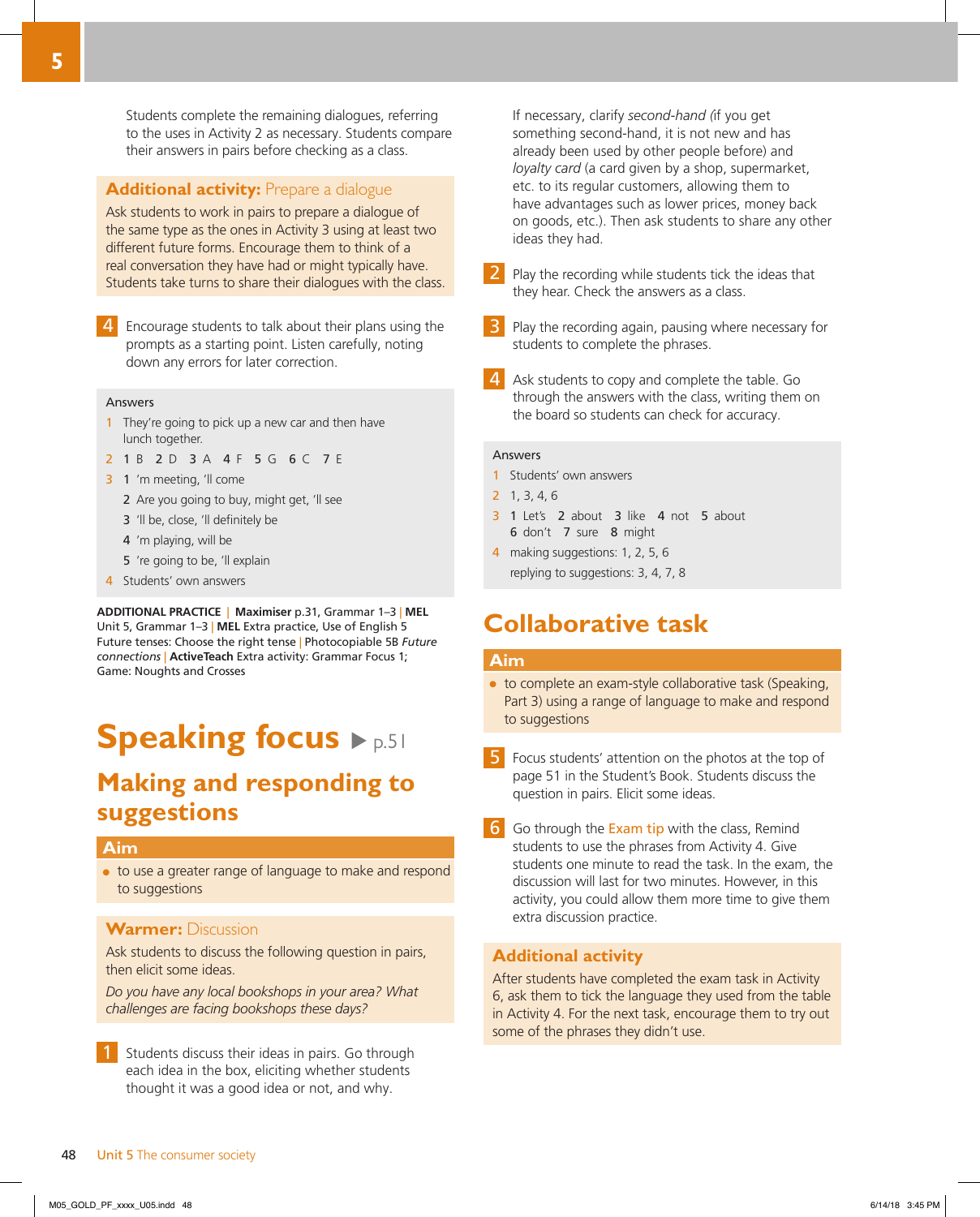7 Tell students to turn to page 139 in the Student's Book to complete another exam task. Encourage stronger students to use a range of phrases without referring to their notes.

#### Answers

5–7 Students' own answers

**ADDITIONAL PRACTICE** | **Maximiser** p.32, Speaking 1–3 | **MEL** Unit 5, Speaking 1–3 | **MEL** Extra practice, Speaking 5 Part 3 Linking ideas together: Type what you hear

# **Reading focus**  $\blacktriangleright$  p.52

### **Warmer**

Write *£1* (one pound) on the board. Ask students to think about or work out how much *£1* is worth in their own currency. Ask students to discuss the following questions in pairs: *Could you live on £1 a day? What kinds of things might you have to change or give up?*

- **1** Put students into pairs to discuss their ideas for saving money. Then ask each pair to join with another pair to compare their ideas. Then ask each group to decide on their best tip in the three categories (food, transport and entertainment) to share with the class.
- 2 Elicit what students should do first with any reading text in the exam (read it quickly for gist). Give students a few minutes to read the article. Tell students not to use dictionaries, as they are going to deal with unknown vocabulary later in the lesson, and it is good practice for the exam to use context to deduce the meaning of unknown words. Elicit answers to the question.

#### Answers

1–2 Students' own answers

### **Gapped text**

### **Aim**

- to complete an exam-style gapped text activity (Reading and Use of English, Part 6)
- Put students into pairs to find five unknown words. Ask them to choose words which they think might be important for understanding the main themes of the article.

When they have done this, encourage them to discuss what type of words they have found (verbs, nouns, adjectives, etc.) and to look at the surrounding text to

try and guess what the words mean. Finally, ask them to look in a dictionary, not to find out what the words mean, but to check whether their guesses were correct. As a follow-up, read through the Exam tip with the class and remind students of the importance of guessing unknown words from context without using a dictionary.

4 Look at the first gap with the class as an example. Model reading the sentence before and after the gap. Then go through the options one by one, checking if they fit, and putting a mark next to any that students think might be possible rather than deciding on the first one that seems to fit (in this case, perhaps B or G). Students decide which option they think is best. Point out that at this stage, they could also write B/G in the gap and come back to it when they have done the other gaps. Students complete the remaining gaps then compare their answers in pairs before checking as a class. For each gap, elicit reasons why the correct sentence fits.

### **Teaching tip**

When students are comparing their answers in pairs, encourage them to explain or justify their reasons to each other so that they can clarify their own thinking, and learn from each other.

#### Answers

- 3 Students' own answers
- 4 1 B (*money worries* is a paraphrase/related phrase to *concerned about not being able to afford*; The phrase *in particular* introduces an example of her money worries, which are referred to in the previous sentence.)

 2 E (*But* is a linking word that introduces a contrast from the previous sentence; In sentence E, *it* refers to *living on one pound a day*, and *that* refers to *living like a monk*.)

 3 A (Sentence A is about food, which is the topic of this paragraph in the article.)

 4 F (Sentence F is about social events, which is the topic of this paragraph in the article.)

 5 G (Sentence G describes *another saving she had to make*. This relates to the vocabulary *couldn't afford*. The linking word *So* introduces a sentence about how Kath communicated with friends, suggesting that the missing sentence refers to a mode of communication.

 6 D (The *challenge she had set herself* in the sentence preceding the gap was to buy a good present for her brother's wedding. *Another bonus* in the sentence after the gap suggests that the missing sentence refers to a positive effect of Kath's challenge. This also refers to her being able to buy her brother a good present.)

**ADDITIONAL PRACTICE** | **Maximiser** p.33, Reading 1–3 | **MEL** Unit 5, Reading 1–3 | **MEL** Extra practice, Reading 5 Understanding text purpose when reading: What type of text?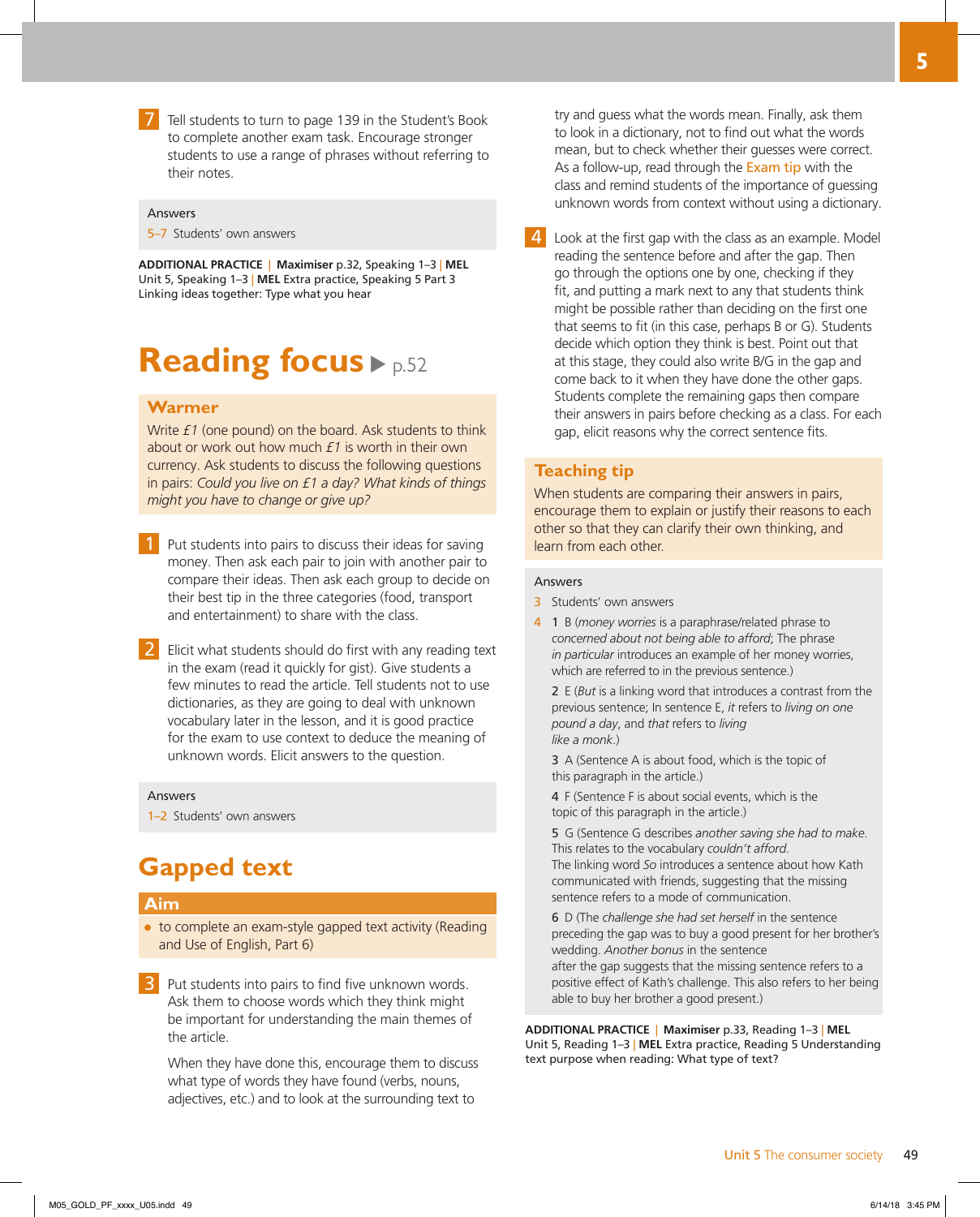### **Vocabulary**

### deducing words from context

### **Aim**

- to practise deducing the meaning of words from context
- 5 Look at the first underlined word as a class (*vowed*) and ask students to read the definitions and choose the one that fits best (made a strong promise). Then ask students to match the remaining underlined words to definitions 1–8. Students compare their answers in pairs before checking as a class.
- 6 Students complete the questions, check as a class, then discuss in pairs or small groups.
- Ask students to read the questions. Elicit the meaning of *pointless* (worthless or not likely to have any useful result) and its antonym, *worthwhile*. Put students into new pairs to discuss the questions. Elicit some opinions for each question as a class.

### Answers

- 5 1 volunteer 2 challenge 3 budget 4 hermit 5 vowed 6 rent 7 promoting 8 sell-by date
- 6 1 vowed 2 volunteer 3 budget 4 challenge 5 rent 6 sell-by date
- 7 Students' own answers

**ADDITIONAL PRACTICE** | **ActiveTeach** Extra activity: Reading Focus, Game: Sheep Out!

# **Grammar focus**  $\blacktriangleright$  p.54

- 1 Focus students' attention on the left picture on page 54, which shows people shopping in a big city. Students discuss the question in pairs. Elicit some ideas.
- Put students into pairs to think of differences. Elicit some ideas.
- **3** Play the recording while students check which of their ideas were mentioned. Elicit answers and ask if any ideas were mentioned by the speaker that the class hadn't thought of.

### **Answers**

2 Possible answers

 small village: not too crowded, fresh food, personal attention, small shops, maybe not a lot of choice

 big city: busy, crowded, noisy, a lot of choice, no personal attention, range of cheap/expensive items

### *be/get used to*

### **Aims**

- to contrast *be used to* and *get used to*
- to use these forms correctly to talk about changes

Refer students to Grammar Reference section 5.2 on page 152 of the Student's Book and ask them to read the notes and complete Exercise 2. This could be set for homework completion before class.

### Grammar Reference Answers

Exercise 2 1 Did 2 am 3 wasn't 4 get 5 to get 6 isn't 7 got 8 am

- 4 Ask students to complete the sentences as best they can, then play the recording again for them to check. After you have played the recording, make sure you either display the audio script or write the answers on the board so that students can check their spelling is correct.
- 5 Students find phrases from Activity 4 that match the meanings, then compare with a partner before checking as a class.
- 6 Ask students to read the rules and underline the correct option using the sentences in Activity 4 to help them. Then, go through each rule. For each one, elicit an example from Activity 4 that demonstrates the use of the rule. Go through the Language tip box with the class and emphasise that *used to* + infinitive is only used for habitual actions in the past. To further illustrate the difference between the uses, write the three example sentences below on the board and ask students to discuss in pairs what each one means. You could write the meanings in brackets on the board (in a different order) for students to match them with the sentences.

*She used to live London.* (= She lived in London but doesn't anymore.)

*She is getting used to living in London.* (= She has recently moved to London, and is in the process of finding it easier to live there.)

*She is used to living in London*. (= Living in London is not new or strange for her. We don't know how long she has lived there, although we would assume that she has lived there for some time.)

Finally, elicit the answers as a class.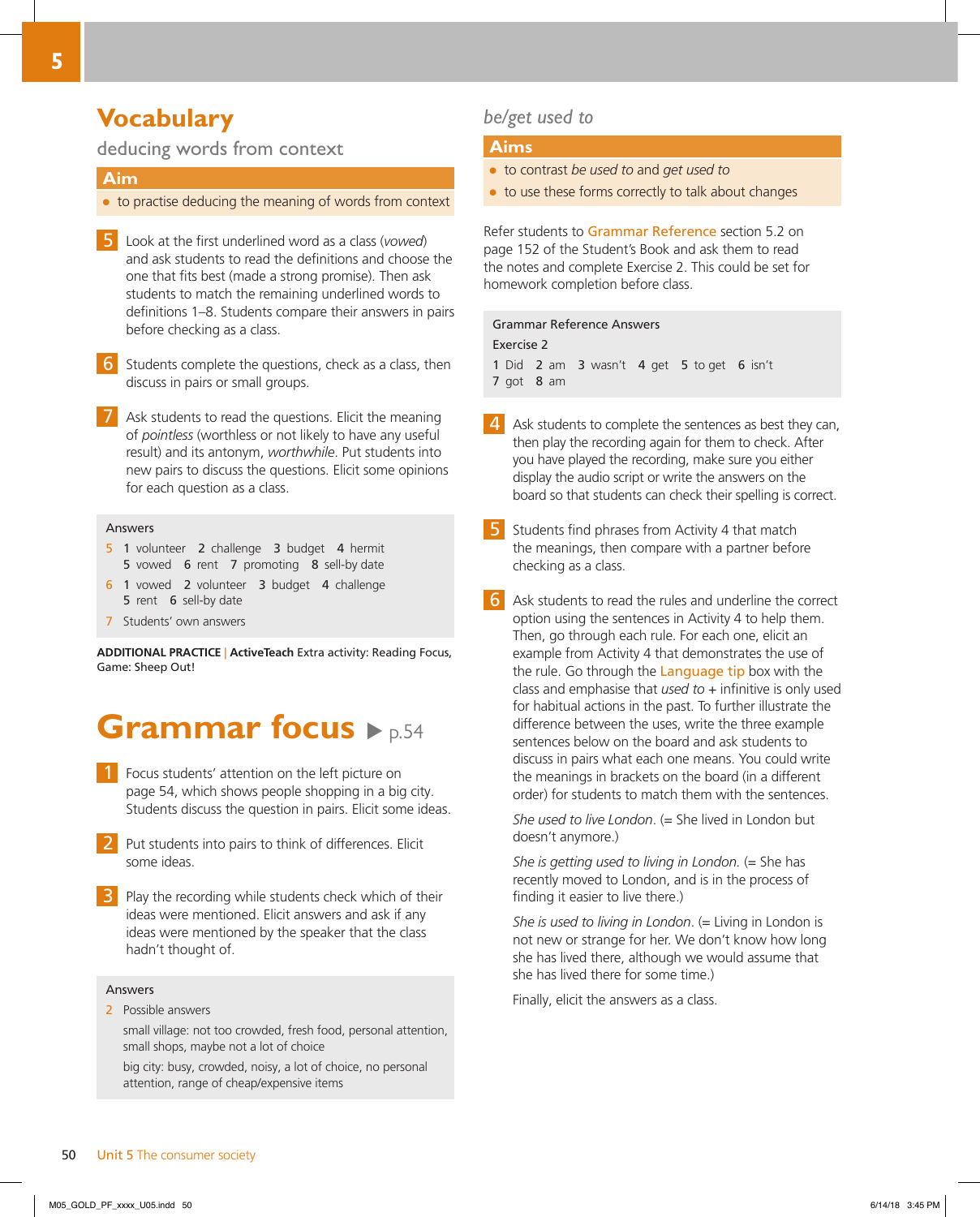

*When I started at (college name) …*

*I wasn't used to …* 

*Now I'm used to* …

Then ask students to compare their answers with a partner. Elicit some examples.

8 Students work individually to complete the sentences. Circulate, helping as necessary. Students compare their answers in pairs. If you have a multinational class, make sure students are working with someone from another country, to make the discussion more interesting. Students could swap partners and share again for additional practice.

### Answers

- 4 1 get used to 2 get used to 3 'm used to seeing
	- 4 can't get used to 5 isn't used to paying
	- 6 'm not used to 7 are used to working
	- 8 'll get used to
- 5 1 get used to 2 be (am) used to 3 can't get used to 4 not be (isn't) used to
- 6 1 *-ing* 2 a state 3 a changing situation
- 7–8 Students' own answers

**ADDITIONAL PRACTICE** | **Maximiser** p.34, Grammar 1–2 | **MEL** Unit 5, Grammar 1–2 | **ActiveTeach** Extra activity: Grammar Focus 2; Game: Stepping Stones

# **Use of English**  focus  $\rightharpoonup p.55$

### **Warmer:** Memory game

Tell students that you are going to read them a shopping list for a party and they need to remember as many items as possible without taking notes.

Read the following list: *taco shells, one kilogramme of mince, two cans of chilli beans, bag of tomatoes, one lettuce, three avocados, one lime, two litres of lemonade, a tub of ice cream, a block of white chocolate*.

Put students into pairs and give them three minutes to write down the items they remember. Students get one point for every correct item, and a bonus point for the correct quantity. Pairs add up their points to find out who has the best memory.

Students discuss the questions in pairs. Elicit a few answers to each question. If it doesn't come up, elicit or share the synonym for *special offer, promotion*  (an activity intended to help sell a product, or the product that is being promoted, e.g. a winter sales promotion).

#### **Answers**

1 Students' own answers

### **Multiple-choice cloze**

### **Aim**

- to complete an exam-style multiple-choice cloze activity (Reading and Use of English, Part 1)
- Give students time to discuss in pairs why the underlined word in each sentence is incorrect and possible replacements. Elicit the answers as a class. Point out that in the multiple-choice cloze task, students can use these reasons to rule out incorrect options.
- Tell students that the article includes a true story. Emphasise that students should read the article and answer the questions without worrying about gaps yet. This is to help them practise reading quickly for gist first when they see any text in the exam. Elicit the answers.
- 4 Read the Exam tip box with the class. Then look at the example gap (0) with the class. Referring to the suggestion in the Exam tip box, model looking carefully at the words before and after the gap. Then look at options A–D in turn, trying each one in the gap, and eliciting whether there is any reason it can or can't fit, e.g. B, C and D would not go naturally with the verb *come*. Students complete the rest of the gaps then compare their answers (and reasons) in pairs before checking as a class.
- 5 Students discuss the question in pairs. Ask a few pairs to share whether they agreed with their partner or not and their reasons.
- Ask if anyone has heard of 'freegans' and elicit anything they know about them. Tell students to turn to page 141 and read the task and article to find out more about them. Students work in pairs to decide on eight words to take out to make a gap-fill exercise. Combine each pair with another pair to make groups of four for students to compare and discuss the words they chose. Finally, ask each group to discuss whether being a 'freegan' is a good idea or not. Ask each group to briefly share what they decided.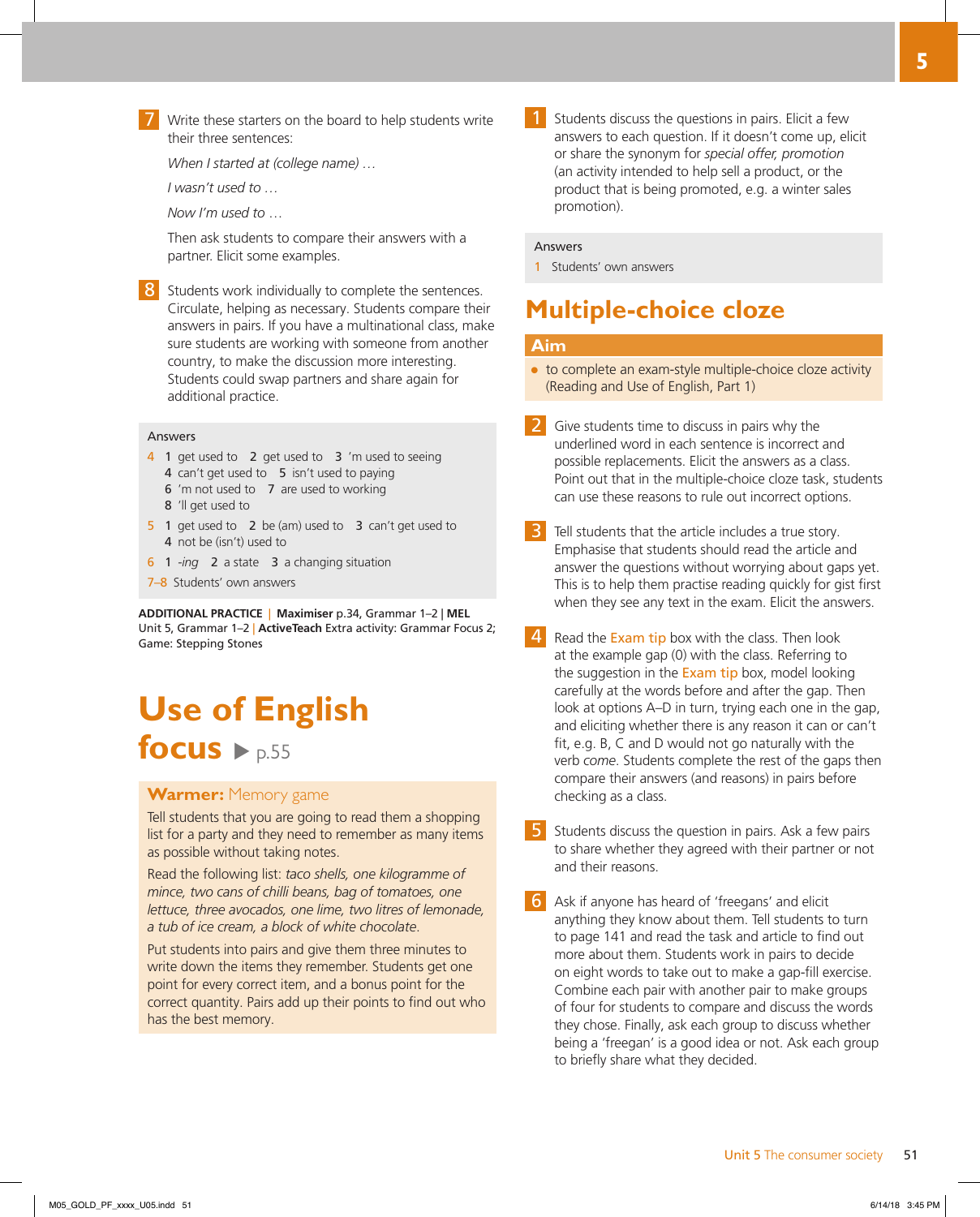### **Alternative activity**

For Activity 6, assign half of the pairs the essay Model answer 1 on page 168 as the text for their gap-fill. When swapping, ensure that pairs swap their gap-fill with a pair who used the other text on page 141.

### Answers

- 2 1 *prefer* is followed by *to* (*rather*)
	- 2 wrong preposition (*gave* up)
	- 3 wrong preposition (*looking for*)
	- 4 *despite* is followed a noun (*Although*)
	- 5 wrong verb/collocation (*did*)
	- 6 wrong collocation (*high*)
- 3 1 There was a mistake in the pricing.
	- 2 They bought huge numbers and sold them on.

 3 return flights to Europe/the USA for customers who spent over £100

4 1 B 2 A 3 D 4 C 5 C 6 A 7 D 8 D

5–6 Students' own answers

**ADDITIONAL PRACTICE** | **Maximiser** p.34, Use of English 1–2 | **MEL** Unit 5, Use of English 1–2

# **Writing focus**  $\rho_{p.56}$

### **Warmer**

If you have the facilities to do so, consider searching online for some advertisements to show the class to lead in to the discussion. Search for 'best advertisement', or ask students to search for an advert to share.

Encourage students to think of positive and negative aspects regarding the advertisements (e.g. it was creative and interesting, but communicates a false idea that you need a beautiful car to be happy).

Put students into pairs to discuss the questions. Elicit some ideas.

### Answers

1 Students' own answers

### **Essay**

### **Aim**

● to write an exam-style essay following a paragraph structure and using appropriate expressions and vocabulary (Writing, Part 1)

Refer students to the Writing reference on pages 167–168 and read the task and essays. Elicit the writer's point of view on the statement (disagrees). Then talk through the advice shown on page 168 and the useful language box on page 167. This could be set as preparation for class.

- Ask students to read the task and underline key words.
- Tell students they are going to read an essay that a student wrote in response to the task. After students have read the essay, elicit the points that were made. Then ask students to discuss whether they agree with each point in pairs.

### **Additional activity**

Ask students to re-read the essay in Activity 3 and note down useful words, phrases and collocations related to the topic of advertising. Elicit these. Examples could include the following.

*a huge/negative/good/bad influence, give us information as consumers, products and services, buy things they can't afford, increases the pressure, getting into debt, encourages unhealthy habits, easily affected by, show us the range of things we can buy, stricter guidelines for advertisers, market their products*

Ask students to look at the underlined expressions in the essay in Activity 3, and elicit which one is used to introduce an opinion (*In my view* …).

Then, ask students to match the remaining underlined words with their uses. Students compare their answers in pairs before checking as a class.

- 5 Students match the words/phrases to the functions in Activity 4 then check as a class.
- 6 In pairs, ask students to read the task. Ask students: *Do you think people buy a lot of things they don't need nowadays?* Elicit ideas which could be used for point 3.
	- 7 Tell students that taking the time to plan the structure in the exam will help them write a well-structured essay, which will get them more marks. Elicit how they are going to show that there is a new paragraph (miss a line or indent). If your students need support with writing, you could make an essay plan as a class or have students do it in pairs. Ask students to read the Exam tip and tell them to keep this advice in mind as they write their essay.
- 8 This could be set as a homework activity. Remind students to proofread their work before they hand it in.